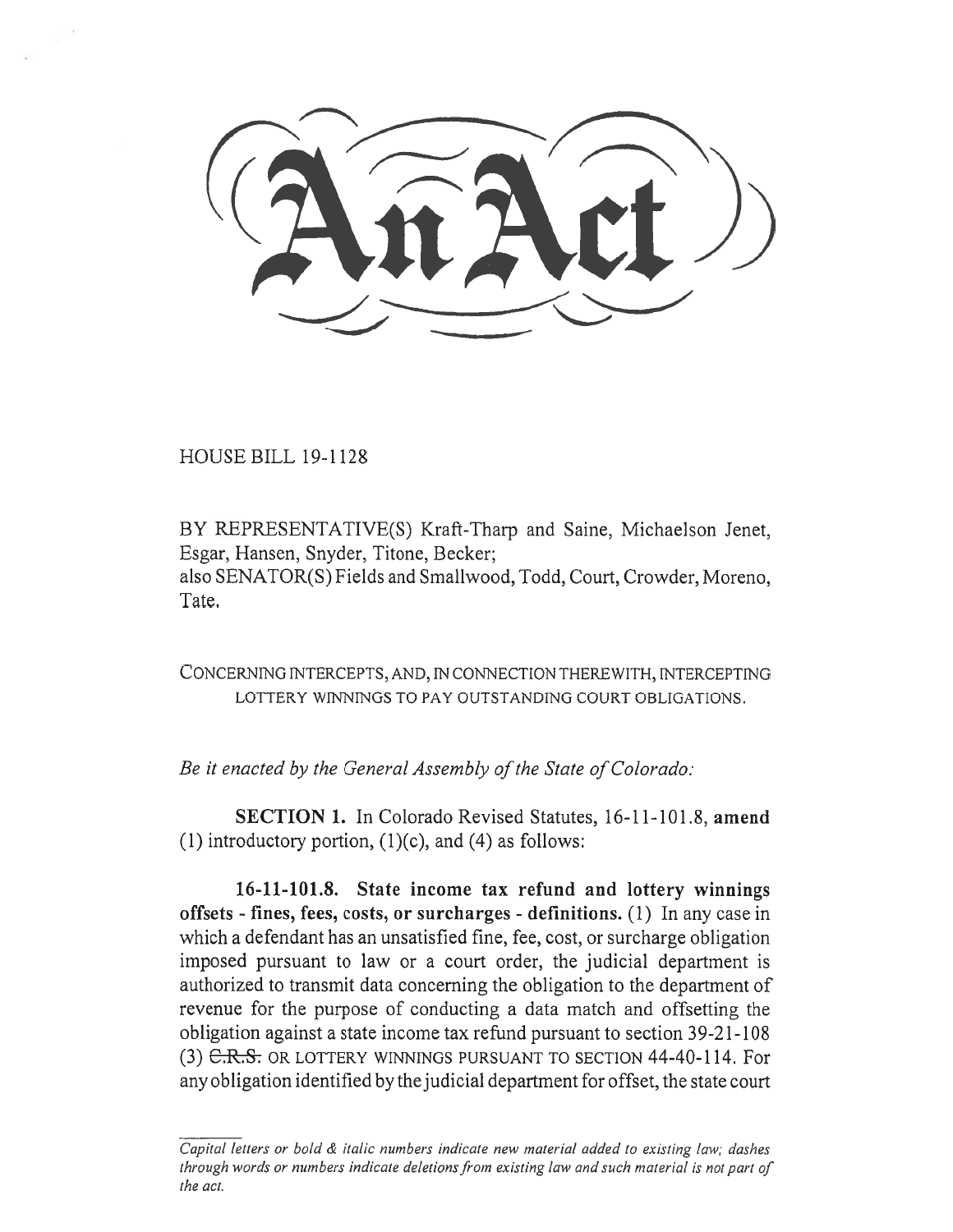administrator shall:

(c) Provide or require the appropriate court to provide written notice to the defendant that the state intends to offset the defendant's obligation against his or her state income tax refund OR LOTTERY WINNINGS and that the defendant has the right to object to the offset and request an administrative review; and

(4) The department of revenue is authorized to receive data from the judicial department and execute offsets of state income tax refunds AND LOTTERY WINNINGS in accordance with this section and section 39-21-108 (3), C.R.S. SECTIONS 39-21-108 (3) AND 44-40-114.

**SECTION 2.** In Colorado Revised Statutes, 16-18.5-106.5, **amend**  (5) as follows:

**16-18.5-106.5. Lottery winnings offset - restitution.** (5) If a lottery winner owes restitution in a criminal or juvenile case and also owes a child support debt or arrearages as described in section 26-13-118 (1), the lottery winnings offset described in sections 26-13-118 and 44-40-113 (6), shall take priority and be applied first. Any remaining lottery winnings shall be disbursed and distributed in accordance with this section, SECTION 44-40-113, AND SECTION 44-40-114.

**SECTION 3.** In Colorado Revised Statutes, 44-40-113, **amend**   $(6)(e)(I)$  as follows:

**44-40-113. Prizes.** (6) (e) (I) Notwithstanding any provision of this subsection (6) to the contrary, if, in addition to owing an outstanding debt, a lottery winner owes either restitution, FINES, FEES, COSTS, OR SURCHARGES, as described in section 44-40-114 or a child support debt or arrearages or child support costs as described in this subsection (6), any lottery winnings offset against the restitution, FINES, FEES, COSTS, OR SURCHARGES, or child support debt or arrearages or child support costs shall take priority and be applied first. If, in such instance, the lottery winner owes both THESE types of debts, both THESE offsets shall take priority and the provisions of section 44-40-114 (3) shall apply.

**SECTION 4.** In Colorado Revised Statutes, **amend** 44-40-114 as follows:

PAGE 2-HOUSE BILL 19-1128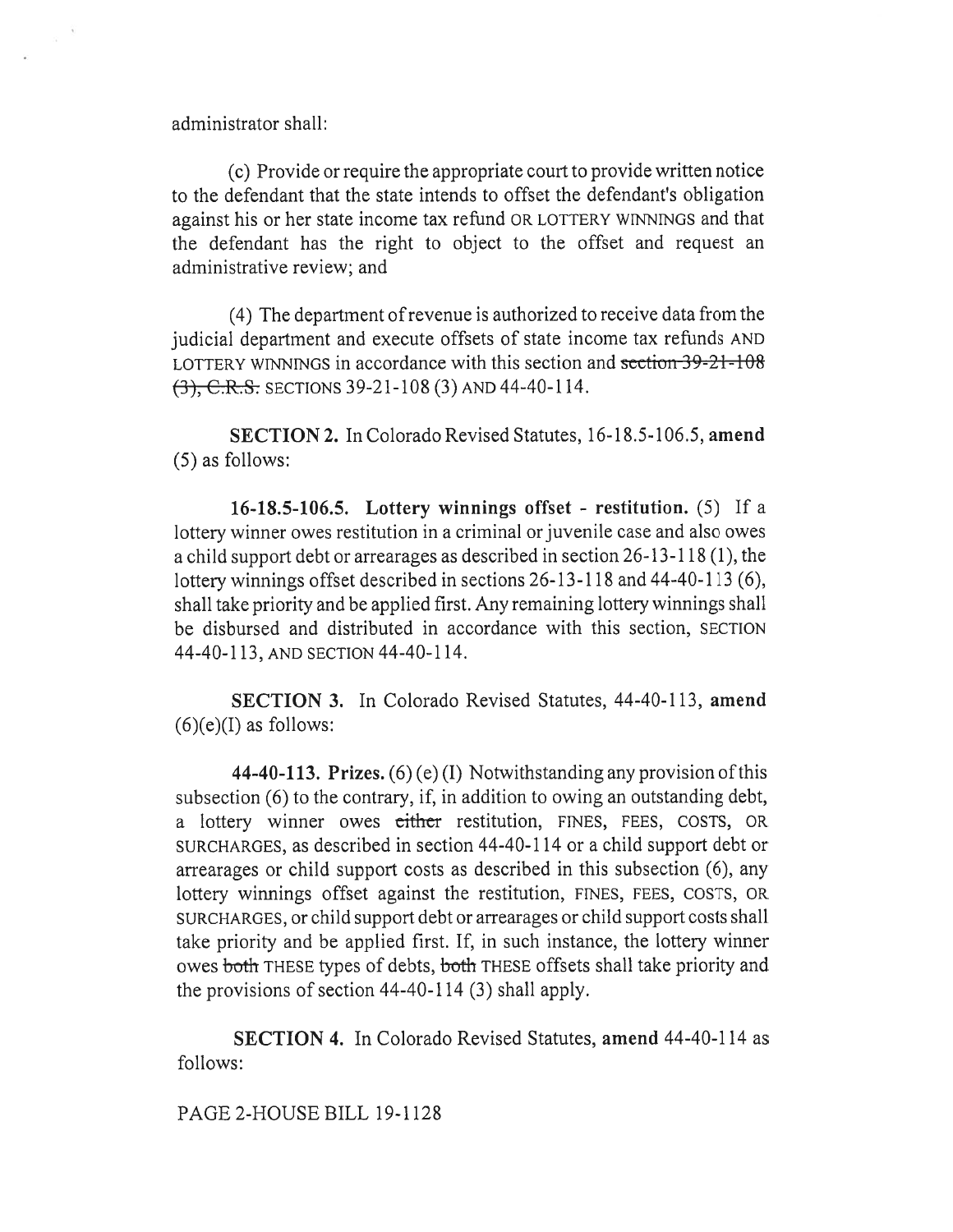44-40-114. Prizes - lottery winnings offset for restitution, fines, fees, costs, or surcharges. (1) Prior to the payment of any lottery winnings required by rule of the commission to be paid only at the lottery offices, the department shall require the winner to submit the winner's social security number and federal employer identification number, if applicable, and shall check the social security number of the winner with those certified by the judicial department for the purpose of the state lottery winnings offset as provided in section  $16-18.5-106.5$  SECTIONS 16-11-101.8 AND 16-18.5-106.5. The social security number and the federal employer identification number shall not become part of the public record of the department.

 $\mathcal{C}_{\mathbf{R}}$ 

(2) If the social security number of a lottery winner appears among those certified by the judicial department, the department shall suspend the payment of the winnings until the requirements of section  $16$ -18.5-106.5 SECTIONS 16-11-101.8 AND 16-18.5-106.5 are met. If, after consulting with the judicial department, the department determines that the lottery winner is obligated to pay the amounts certified under section  $16-18.5-106.5$ SECTIONS 16-11-101.8 AND 16-18.5-106.5, then the department shall withhold from the amount of winnings paid to the lottery winner an amount equal to the amount of restitution that is due or, if the amount of winnings is less than or equal to the amount of restitution due, shall withhold the entire amount of the lottery winnings. Any money so withheld shall be transmitted to the state treasurer for disbursement as directed in section  $16 - 18.5 - 106.5$  (3) SECTIONS 16-11-101.8 (2) AND 16-18.5-106.5 (3).

(3) If a lottery winner owes a child support debt or arrearages or child support costs as described in section 44-40-113 (6), and also owes restitution, FINES, FEES, COSTS, OR SURCHARGES as described in this section IN SECTIONS  $16-11-101.8$  AND  $16-18.5-106.5$ , the lottery winnings offset against the child support debt or arrearages or costs shall take priority and be applied first. The remaining lottery winning money, if any, shall be applied SECOND toward the payment of outstanding restitution, AND THEN TOWARD FINES, FEES, COSTS, OR SURCHARGES and processed in accordance with this section.

SECTION 5. Act subject to petition - effective date. This act takes effect at 12:01 a.m. on the day following the expiration of the ninety-day period after final adjournment of the general assembly (August 2, 2019, if adjournment sine die is on May 3, 2019); except that, if a

PAGE 3-HOUSE BILL 19-1128